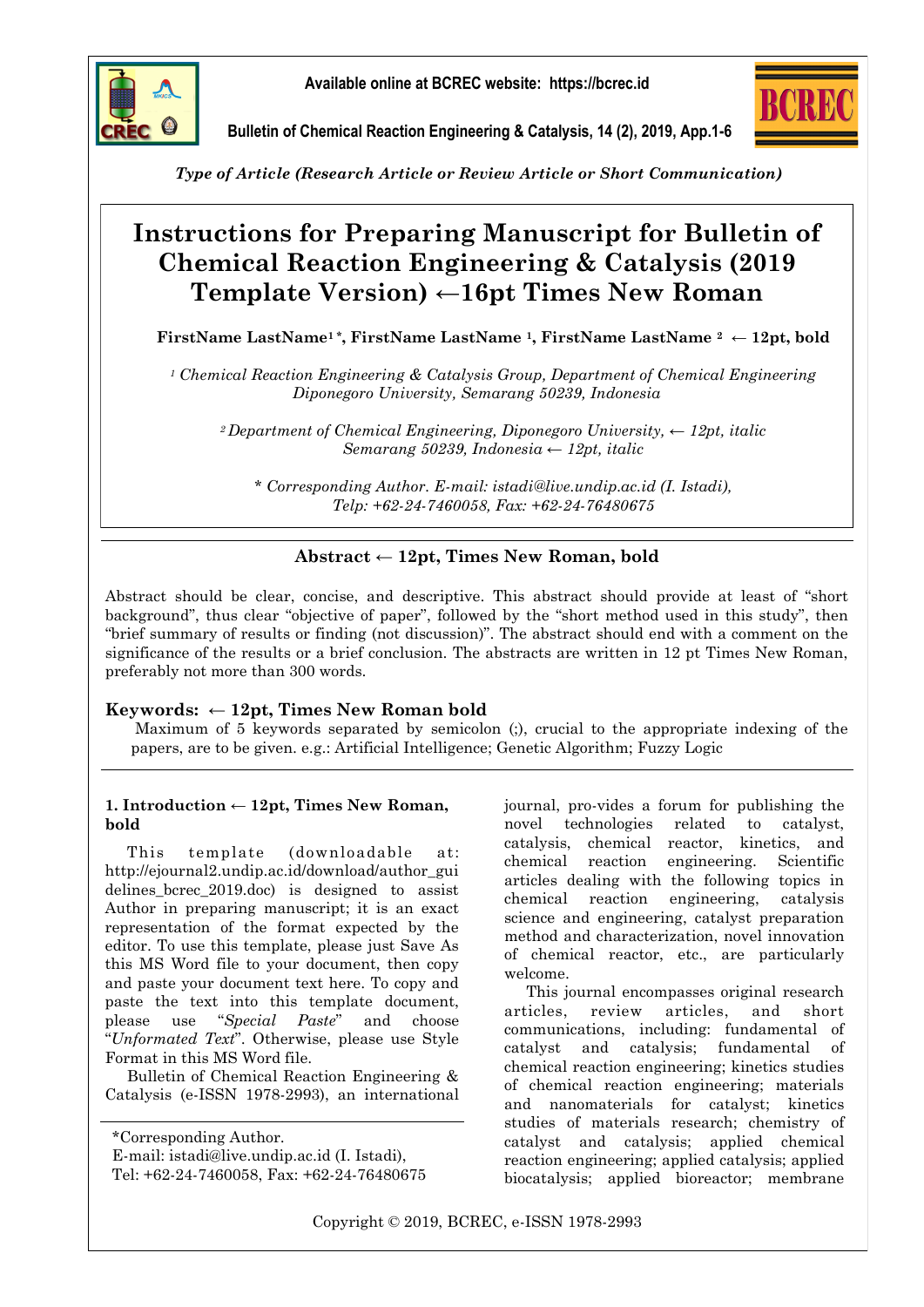## *Bulletin of Chemical Reaction Engineering & Catalysis, 14 (2), 2019, App. 2*

bioreactor; chemical reactor design; catalyst regeneration; catalyst deactivation; surface chemistry of catalyst; biocatalysis; enzymatic catalytic reaction; kinetic studies of enzymatic reaction; industrial practice of catalyst; industrial practice of chemical reactor engineering; application of plasma technology in catalysis and chemical reactor; and advanced technology for chemical reactors.

All manuscripts submitted to this journal must be written in good English. Authors, for whom English is not their native language, are encouraged to have their paper checked before submission for English grammar and clarity. English language and copyediting services can be provided by: International Science Editing and Asia Science Editing. The work should not have been published or submitted for publication elsewhere.

#### **2. Materials and Method ← 12pt, Times New Roman bold**

#### 2.1 General Organization of Paper  $\leftarrow$  12pt, Times New Roman bold

The accepted paper will be published in BCREC journal after peer-reviewed for at least two reviewers. Once the manuscript is accepted, the article will be moved to Article In Press issue and sent to editing process to be layoutedited to the final version of BCREC article. After a suitable arrangement, the paper will be directly reproduced to the camera-ready format. Author will be contacted by Editorial Office of BCREC journal to proceed final proof reading correction. Once the article is ready for publishing, it will be moved to In Progress issue until launched formally.

According to Engelmore and Morgan [1], manuscript content should, in general, be organized in the following order: Title; Authors Name; Authors Affiliation; Abstract; Keywords; Introduction; Materials and Methods; Results and Discussion; Conclusions; Acknowledgements; and References.

#### 2.2 Section Headings

Three levels of heading are allowed as follows: (a) Level 1 (Heading1 format) - 12pt, Times bold, left justified; (b) Level 2 (Heading2 format) - 12pt, Times, Title Case letter, left justified; (c) Level 3 (Heading3 format) - 12pt, Times , small letter, left justified.

#### 2.3 Body Text

The body of the text is a set of body text paragraphs defined as follows: 12pt Times New

Roman; One-half space, defined as 12pt; Spacing after the heading is 3pt; Spacing before the new heading is 12pt; Indentation for the first line is 1 cm.

#### 2.4 Bullets and Numbering

In preparing paragraph of this BCREC journal, the bulleted and numbering within paragraph is not allowed. The item list should be prepared in descriptive paragraph style, separated by ";" and a spacing, followed by continuing item list.

#### 2.5 Enumerated Lists

Lists are sequentially numbers as follows: (a) Spacing before the start of list is 3pt; (b) Spacing after the end of list is 3pt.

#### 2.6 Tables

Tables are sequentially numbered with the table title and number above the table. Tables should be centered in the column OR on the page. Tables should be followed by a line space (12pt). Elements of a table should be singlespaced, however double spacing can be used to show groupings of data or to separate parts within the table. Table headings should be in 10pt bold. Tables MUST be referred in the text by the table number, e.g.: Table 1. Do not show vertical line in the table. There is only horizontal line should be shown within the table.

**Table 1.** Formatting rules

| Object          | Font                    | Align-<br>ment | Space<br>above | Space<br>below |
|-----------------|-------------------------|----------------|----------------|----------------|
| Title           | 12pt<br>bold            | centered       | 0pt            | 12pt           |
| Author(s)       | 12pt<br>bold            | centered       | 12pt           | 12pt           |
| Address-<br>es  | 10pt<br>italics         | centered       | 0pt            | 0pt            |
| Heading1        | 12pt<br>bold            | left           | 12pt           | 3pt            |
| Heading2        | 12pt<br>bold            | left           | 6pt            | 3pt            |
| Heading3        | 13pt<br>bold<br>italics | left           | 3pt            | 3pt            |
| Body            | 12pt                    | justified      | 0pt            | 0pt            |
| <b>Bullet</b>   | 12pt                    | justified      | 0pt            | 0pt            |
| Table<br>title  | 12pt                    | centered       | 12pt           | 6pt            |
| Figure<br>title | 12pt                    | centered       | 3pt            | 6pt            |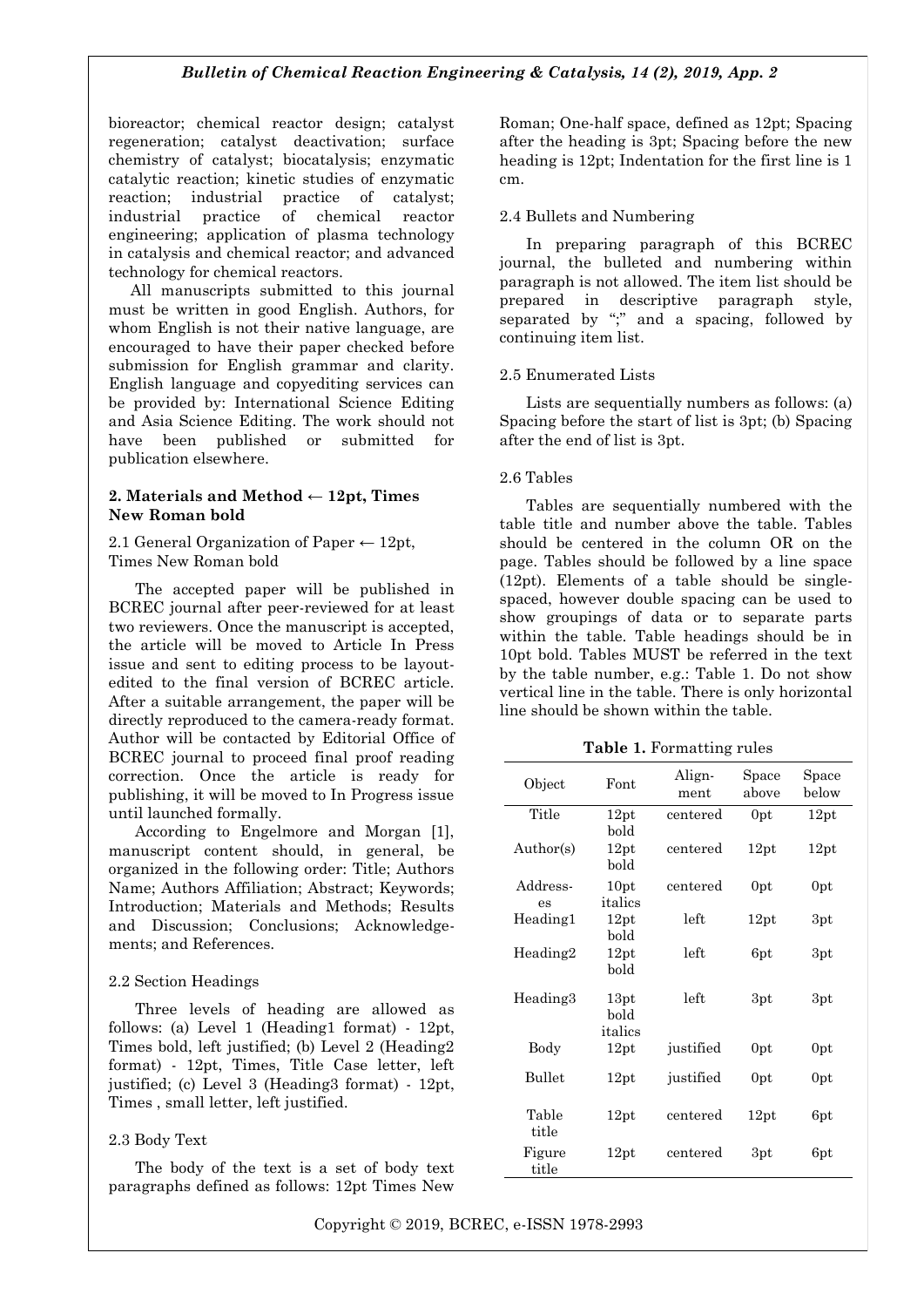#### 2.7 Figures

Figures are sequentially numbered commencing at 1 with the figure title and number below the figure as shown in Figure 1. Detailed recommendations for figures are as follows: (a) Ensure that figures are clear and legible with typed letterings; (b) Black & white or colored figures are allowed; (c) If a figure spans two columns, it should be placed at the top or bottom of a page; (d) Hard copy illustrations should, preferably, be scanned and included in the electronic version of the submission in an appropriate format as follows: BMP - Microsoft bitmap file; WMF - Windows Metafile Format; EPS - Encapsulated Postscript; (e) If figures cannot be scanned, the original should be placed in its location within the manuscript using wax or colorless glue; (f) The following files are permissible: Microsoft Graph or Microsoft Draw. Figure 1 shows an included Microsoft Draw object.

#### 2.8 Equations

Equations should be numbered serially within parentheses as shown in Equation (1). Equation should be prepared using MS Equation Editor (not in image format). The equation number is to be placed at the extreme right side.

$$
\int_0^{r_2} F(r,\varphi) dr d\varphi = [\sigma r_2/(2\mu_0)]
$$
\n
$$
\cdot \int_0^{\infty} \exp(-\lambda |z_j - z_i|) \lambda^{-1} J_1(\lambda r_2) J_0(\lambda r_i) d\lambda.
$$
\n(1)\n
$$
\text{the}
$$
\n
$$
\text{Iden}
$$

#### 2.9 Units, Abbreviations, and Symbols

Metric units are preferred. Define abbreviations and symbols at the first time as they are introduced in the text.



**Figure 1**. A sample chart

#### **3. Results and Discussion**

3.1 Manuscript Heading, Font, and Spacing ← 12pt, Times New Roman italics

Manuscript should be typed using word processors (Microsoft Word or Libre Office) software. The font used throughout the paper is Times New Roman. The paper size is A4 (i.e., 210 x 297 mm), two-column format (i.e., 85 mm each) with a 2.5 cm margin at the top, a 2.5 cm margin at the bottom, 2 cm margins on the left and right with a 1 cm space between the two columns. Lines are single spaced, justified. If the last page of your paper consists of less than two columns, then divide the last page text into two columns of equal length. Use high quality paper, printed on one side only with, preferably, a laser printer. Page numbers are not to be included in the text; they should be written on the back of pages at the bottom center using a pencil. Use of pronouns such as I, we etc is to be avoided.

Manuscript submitted to this journal should follow the main heading below, except for the review article: *Title; Authors Name; Authors Affiliation; Abstract; Keywords; Introduction; Materials and Method; Results and Discussion; Conclusions; Acknowledgments; and References*.

#### 3.2 Guideline for Writing Paper Title

This is your opportunity to attract the reader's attention. Remember that readers are the potential authors who will cite your article.  $\lambda |z_i - z_i|$ )  $\lambda^{-1} J_1(\lambda r_i) J_0(\lambda r_i) d\lambda$ . Identify the main issue of the paper. <u>Begin with</u> *the subject or highlight of the paper*. The title should be accurate, unambiguous, specific, and complete. Do not contain infrequently-used abbreviations.

> The title of the paper should be in 16 pt bold Times New Roman and be centered. The title should have 0 pts space above and 12 pts below.

#### 3.3 Guideline for Writing Authors Name and Affiliations

Author(s) names should be typed without title and professional positions, such as: Prof, Dr, Production Manager, Lecturer, etc. Do not abbreviate your last/family name. Always give your First and Last names. For the case only one word of name, please just repeat the name as first and last names. Write clear affiliation of all Authors. Affiliation includes: name of department/unit, (faculty), name of university, address (if any), and country. Please indicate Corresponding Author (include email address) by adding asterisk (\*) in superscript behind the name.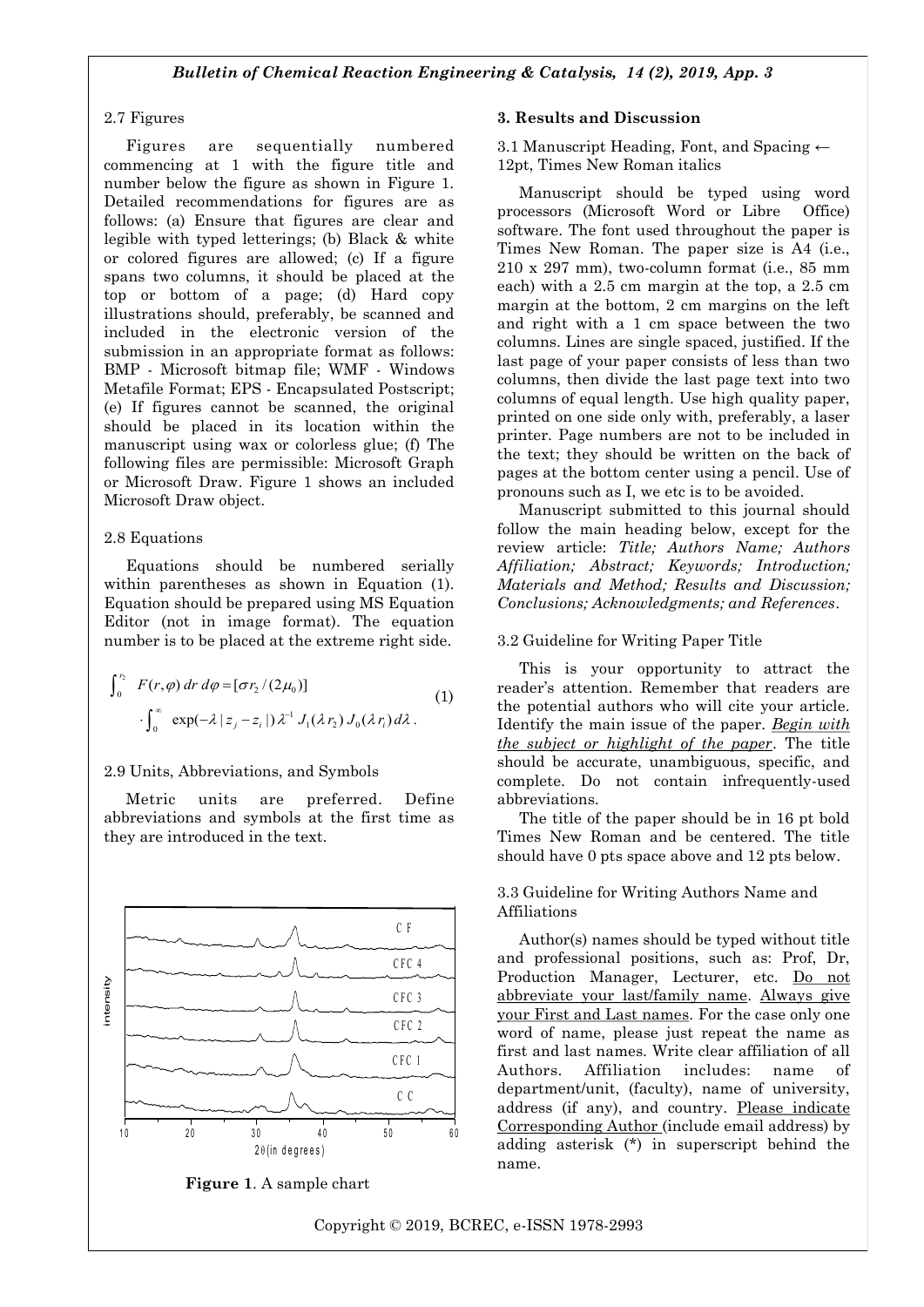## *Bulletin of Chemical Reaction Engineering & Catalysis, 14 (2), 2019, App. 4*

Author names should be in 12 pt Times Roman bold with 12 pts above and 12 pts below. Author addresses are superscripted by numerals and centered over both columns of manuscripts. Author affiliations should be in 12 pt Times Roman italic. The body of the text should commence 2 lines (24 points) below the last address.

#### 3.4 Guideline for Writing Abstract and Keywords

Abstract should be stand alone, means that no citation to references, tables, and figures in abstract. This abstract should provide at least of "short background", thus clear "objective of paper", followed by the "short method used in this study", then "brief summary of results or finding (not discussion)". Consider it the advertisement of your article. Abstract should tell the prospective reader what you did and highlight the key findings. Avoid using technical jargon and uncommon abbreviations. You must be accurate, brief, clear, and specific. Use words which reflect the precise meaning, Abstract should be precise and honest. Please follow word limitations (100‐300 words).

Keywords are the labels of your manuscript and critical to correct indexing and searching. Therefore the keywords should represent the content and highlight of your article. Use only those abbreviations that are firmly established in the field. e.g. DNA. Each words/phrase in keyword should be separated by a semicolon (;), NOT a comma (,).

#### 3.5 Guideline for Writing Introduction

In Introduction, Authors should state the objectives of the work at the end of introduction section. Before the objective, Authors should provide an adequate background, and very short literatures survey in order to record the existing solutions/method, to show which is the best of previous researches, to show the main limitation of the previous researches, to show what do you hope to achieve (to solve the limitation), and to show the scientific merit or novelties of the paper. Avoid a detailed literature survey or a summary of the results. DO NOT describe literature survey as author by author, but should be presented as group per method or topic reviewed which refers to some literatures.

In brief, Introduction section should contain (Sub-sequentially): *general background (max. one paragraph)*; *short literature reviews* or *state of the art previous researches* that justify the novelty and to show the scientific merit or novelties; thus *gap analysis* or *novelty statement (why this research is important and what is scientific merit of this research compared to previous research stated in the state of the art)*; and *objectives of this article*.

The following is an example of novelty statement or the gap analysis statement in the end of Introduction section (after state of the art of previous research survey):

*"…….. (short summary of background)……. Thus, this research is important to do in order to solve the existing problems in the worlds…... A few researchers focused on ……. There have been limited studies concerned on …….. Therefore, this research intends to …………….. The objectives of this research are ………".*

Or other ways to express the novelty statement or unique contribution of the paper.

## 3.6 Guideline for Writing Materials and Method

Materials and method should make readers be able to reproduce the experimental works. Provide sufficient detail to allow the work to be reproduced. Methods already published should be indicated by a reference, not rewritten similarly: only relevant modifications should be described. Do not repeat the details of established methods. For the chemicals, please provide details of brand and purity (example: CaO (Merck, 99.5%)).

#### 3.7 Guideline for Writing Results and Discussion

Results should be typed clearly and concisely. The results should summarize (scientific) findings rather than providing or explain data in great detail. Please highlight differences between your results or findings and the previous publications by other researchers.

The discussion should explore the significance of the results of the work, not repeat them. Please explore something related to scientific judgment of the findings which supported by facts. A combined Results and Discussion section is often appropriate. Avoid extensive citations and discussion of published literature.

In discussion, it is the most important section of your article. Here you get the chance to sell your data. Make the discussion corresponding to the results, but do not reiterate the results. Often should begin with a brief summary of the main scientific findings (not experimental results).

In brief, the following components should be covered in discussion: How do your results relate to the original question or objectives outlined in the Introduction section (*what/how*)? Do you provide interpretation scientifically for each of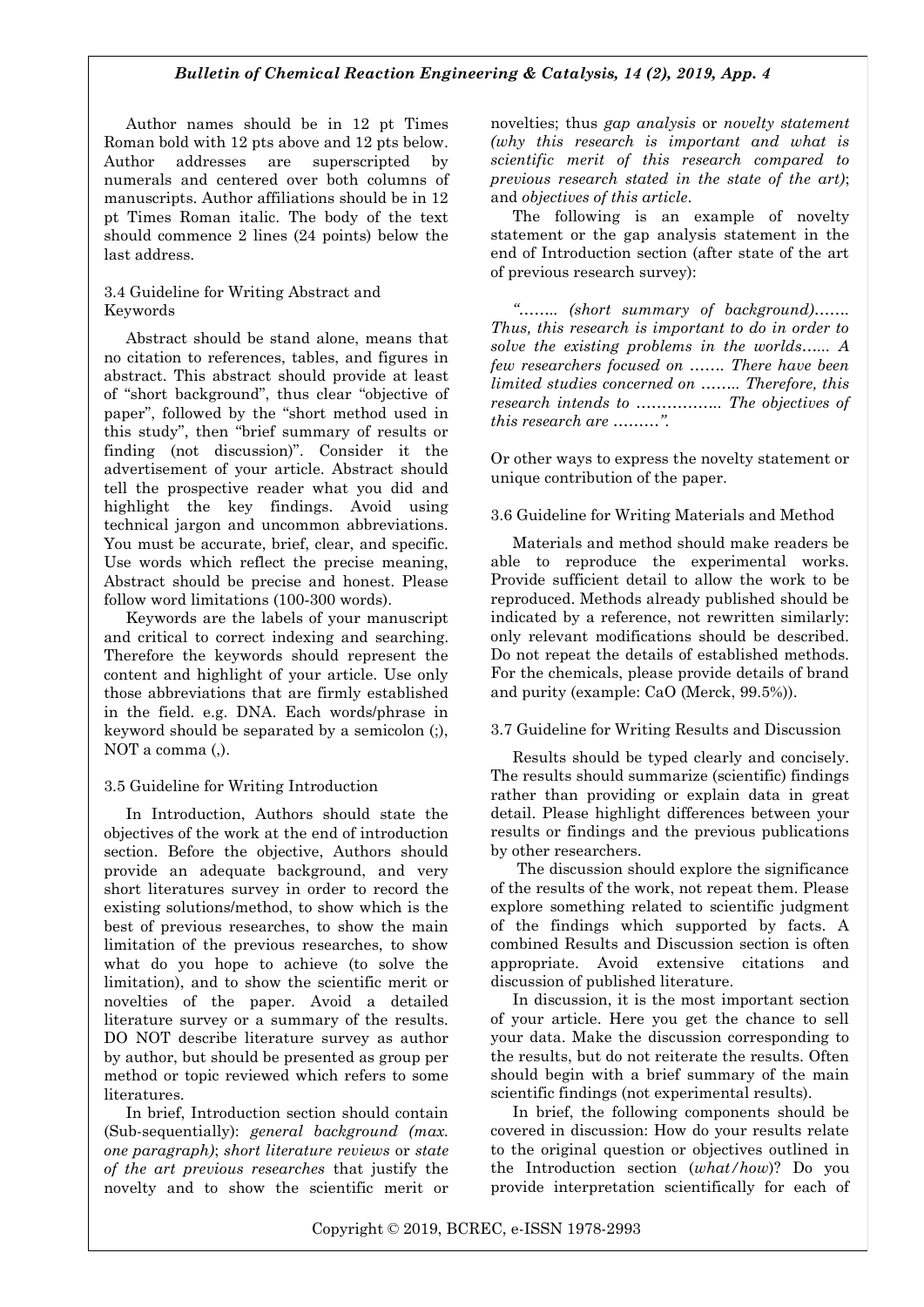your results or findings presented (*why, scientifically*)? Are your results consistent with what other investigators have reported (*what else*)? Or are there any differences?

## 3.8 Guideline for Writing Conclusions

Conclusions *should only answer the objectives of research*. Do not discus again here. Tells how your work advances the field from the present state of knowledge. Without clear conclusions, reviewers and readers will find it difficult to judge the work, and whether or not it merits publication in the journal. Do not repeat the Abstract, or just list experimental results. You should also suggest future experiments and/or point out those that are underway.

#### 3.9 Guideline for Writing Acknowledgment

Recognize those who helped in the research, especially funding supporter of your research. Include individuals who have assisted you in your study: Advisors, Financial supporters, or may other supporter i.e. Proofreaders, Typists, and Suppliers who may have given materials.

## 3.10 Guideline for Writing References

Cite the main scientific publications on which your work is based. Cite only items that you have read. Do not inflate the manuscript with too many references. Avoid excessive self-citations. Avoid excessive citations of publications from the same region. Check each reference against the original source (authors name, volume, issue, year, DOI Number). Please use Reference Manager Applications like EndNote, Mendeley, Zotero, etc. Use other published articles in the same journal as models.

All publications cited in the text should be included as a list of references. References are sequentially numbered as they appear in the text. Reference numbers are indicated in square brackets. Please ensure that every reference cited in the text is also present in the reference list (and vice versa).

Any references cited in the abstract must be given in full. Unpublished results and personal communications are not recommended in the reference list, but may be mentioned in the text. If these references are included in the reference list they should follow the standard reference style of the journal and should include a substitution of the publication date with either "Unpublished results" or "Personal communication". Citation of a reference as 'in press' implies that the item has been accepted for publication and should be completed with DOI information.

As a minimum, the full URL should be given and the date when the reference was last accessed. Any further information, if known (DOI, author names, dates, reference to a source publication, etc.), should also be given. Web references can be listed separately (e.g., after the reference list) under a different heading if desired, or can be included in the reference list. Please ensure that the words 'this issue' are added to any references in the list (and any citations in the text) to other articles in the same Special Issue.

This journal has followed standard templates available in key reference management packages  $End Note$  (http://www.endnote.com/  $support/enstyle, asp)$ , Mendeley (http://www.mendeley.com), or other standard reference managers, using **Modified-APA**  format. Using this plugin to word processing packages, authors only need to select the appropriate journal template when preparing their article and the list of references and citations to these will be formatted according to the journal style which is described below.

Recommendations for references are:

- Include ALL authors. et al., for multiple authors is not acceptable.
- When referencing in the body of text, use 12pt Times Roman in square brackets [1].
	- Types of references are as follows:
		- For a Book, see [1]
		- For a Journal Article, see [2]
		- For a Magazine Article, see [4]
		- For a Proceedings Paper, see [5]
		- For a Technical Report, see [6]
		- For a Dissertation or Thesis, see [7]
		- For an Internet Reference, see [8]

When preparing your reference list, the following should be avoided:

- References not cited in the text.
- Excessively referencing your own work.
- Insufficiently referencing the work of others.

It is also preferable when Authors give DOI number of each reference list in bracket [3], but it is optional for Authors. References list must be written consistently, whether the journal titles are written in short (i.e. *Bull. Chem. React. Eng. Catal*.) or in long format (*Bulletin of Chemical Reaction Engineering & Catalysis*). For short title of journals, please follow the standard here:

*https://www.elsevier.com/\_data/promis\_misc/ BMCL\_Abbreviations.pdf*  or